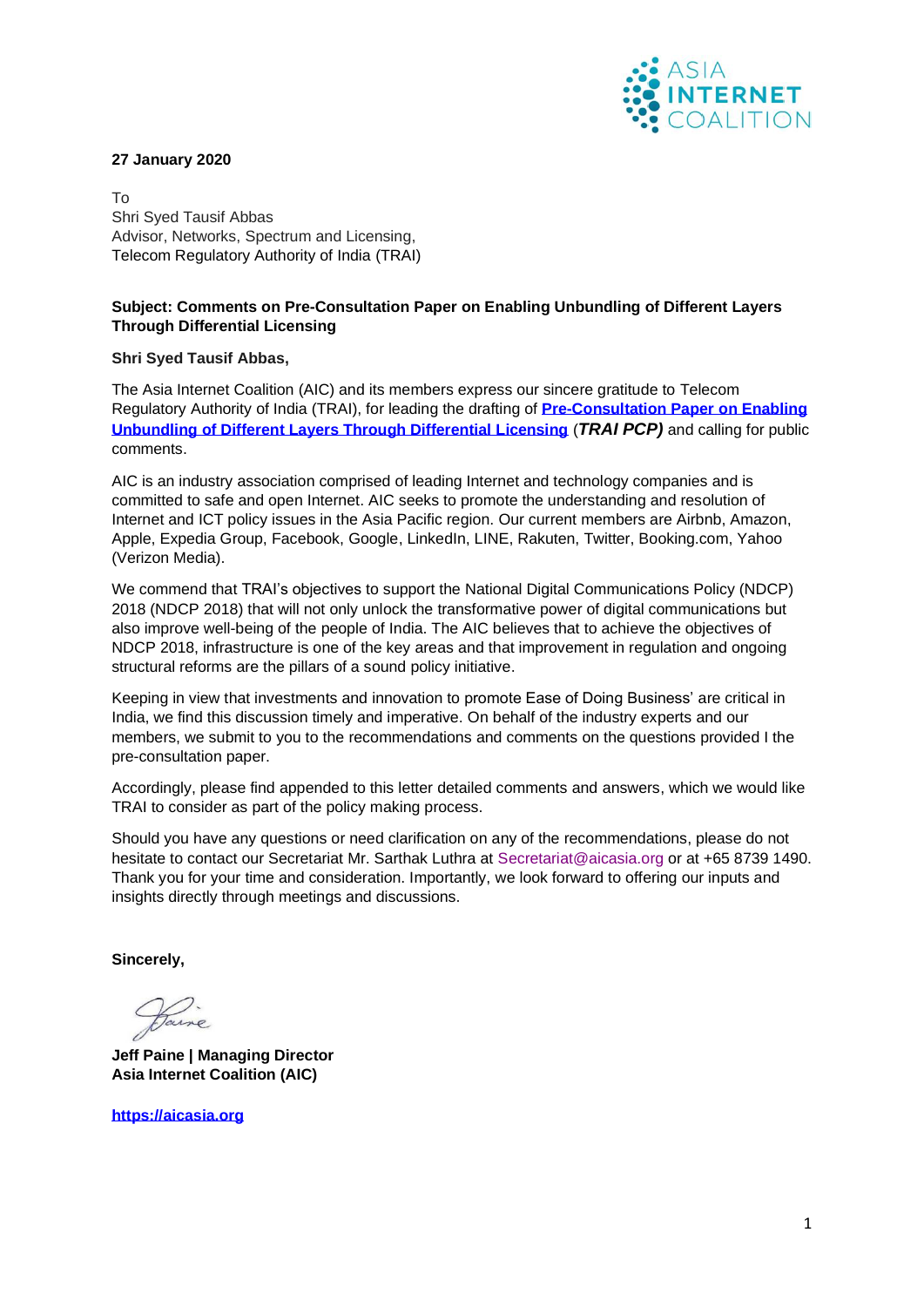

# **DETAILED COMMENTS AND ANSWERS**

**Q1. In your view, what could be the possible benefits and anticipated problems in having an unbundled licensing regime? Kindly suggest the measures that can be taken to overcome the anticipated problems (if any).**

## **Response** –

In responding to this question, we must first assess the utility of the licensing regime itself. The current licensing regime is largely out of step with global best practices and the present needs of the telecom sector. With frequent changes and innovation in the telecom sector, the accompanying regulations should be transformative, and capable of addressing disruptions. Therefore, while it is commendable that the licensing regime is sought to be updated, we would like to submit that the need of licensing itself should be the first point of interrogation. The premise of this question in TRAI's Pre-Consultation Paper on Enabling Unbundling of Different Layers through Differential Licensing (*TRAI PCP*), therefore, is flawed, in that it takes the continuation of the licensing regime for granted. The question refers to the implications of changes in India's norms for licensing of telecom networks and services *without* considering whether licensing itself is still relevant or necessary.

We believe that licensing, first proposed in 1885 when the Indian Telegraph Act, 1885 was passed, is largely irrelevant today, at least in its current form, and not in line with the current state of development of the telecom sector. For this reason, our responses to the consultation questions should be considered bearing in mind our reservations about the licensing approach as a whole.

## *Advantages of Unbundling:*

The National Digital Communication Policy 2018 (*NDCP*), as one of the strategies to promote India's digital economy and improve the ease of doing business in the country, suggests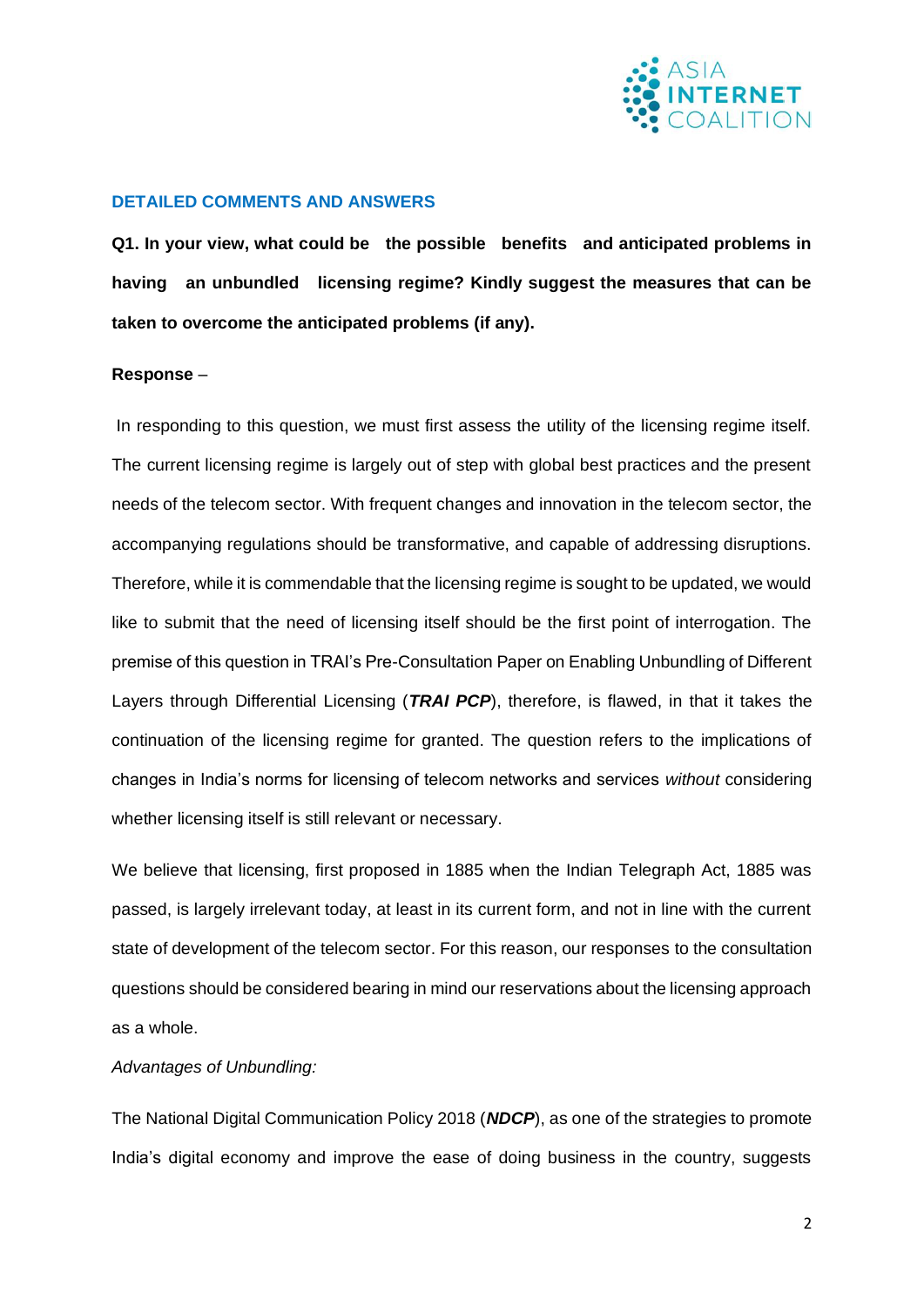

unbundling of different layers in the telecom network, i.e. the separation of physical infrastructure from the services supported by it, and more broadly an overhaul of the telecom regulatory structure.

Unbundling can have several advantages if implemented correctly. They include the following:

1. Unbundling the licensing regime would separate the provision of physical infrastructure from the services running on it. It could, in principle, enable the regulators to prescribe different rules and compliance requirements for players operating across the different layers of the telecommunications network, allowing for the prioritization or incentivising of specific layers based on specific policy decisions.

For example, any new unbundling rules could reduce regulatory levies for specific layers, revise content-based compliance for network operators, or allow Virtual Network Operators (VNOs and MVNOs) to be controlled by market forces.

- 2. Unbundling would also incentivise self-regulation within the specific layers, especially if industry bodies are consulted in devising the new, specialised regulatory requirements. It may enable different levels of regulation in the different layers, especially allowing the application layers to be relatively light touch.
- 3. Reduced or less complicated compliance structures would in turn lead to enhanced competition, thereby expanding consumer choice and making prices competitive.
- 4. Unbundling would enable better harnessing of emerging technologies like 5G and Artificial Intelligence, the applications of which transcend the telecom sector.

However, if not implemented with due consideration, , and simply allowing unbundling, while retaining the larger regulatory framing will not yield the expected benefits. The licensing approach for the telecom industry has been revised in more evolved regulatory regimes like Europe and North America. Similarly, unbundling would not on its own improve ease of business or promote consumer interest and will require complimentary changes to the regulatory set-up.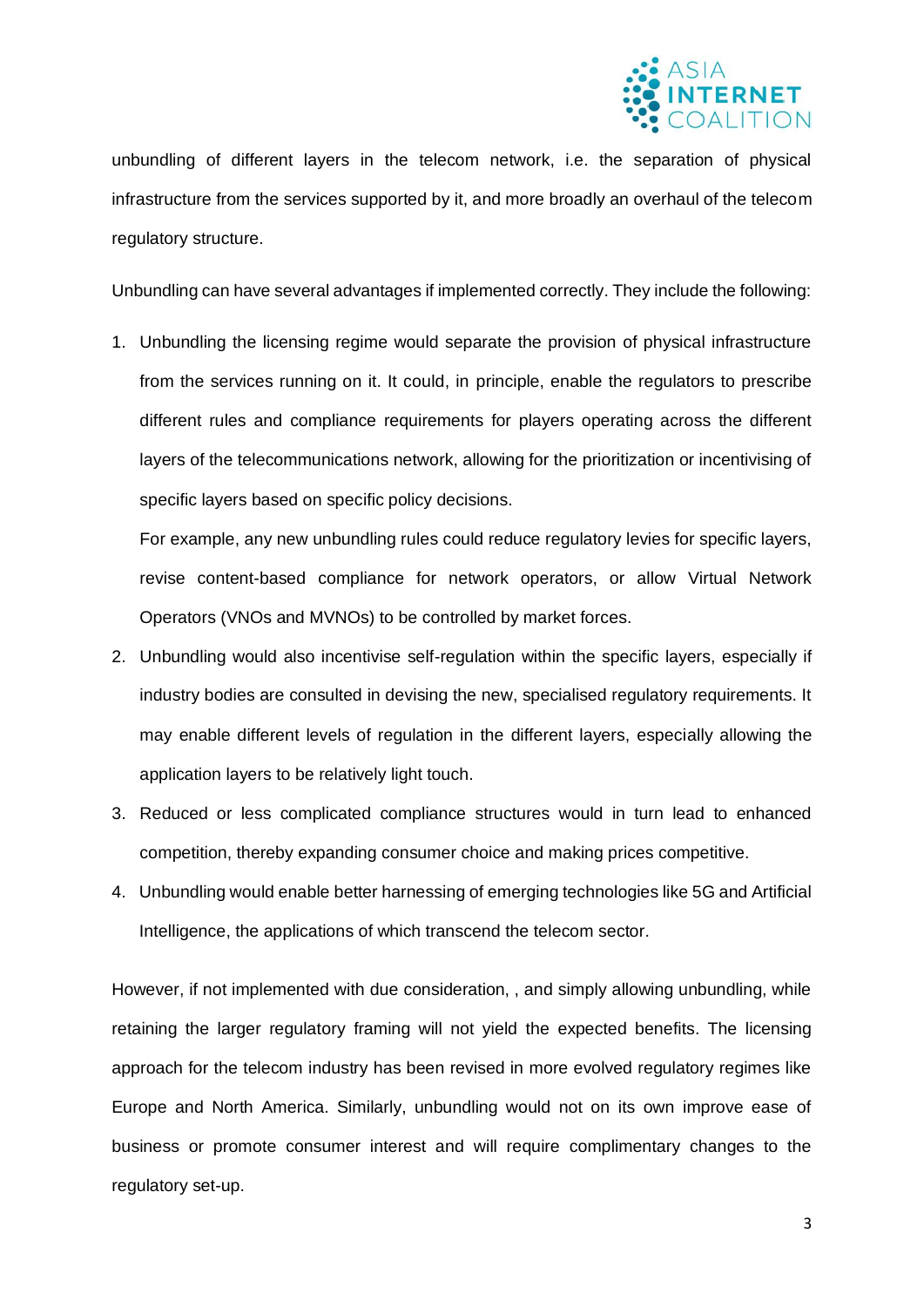

## **Q2. In case it is decided to unbundle the different layers of licensing,**

**(a) what should be the different layers and their scope? What changes would be required in licensing regime to enable such a framework?** 

#### **Response** –

We believe that the layer should be regulated in a two-fold manner:

- 1. Infrastructure
- 2. Services

At the outset, any new licensing regime should extend its scope only to such issues that not solvable by market forces and that are skewed against the consumer's interest. For example, for the infrastructure layer, restrictions on sharing of active infrastructure should be revised. Additionally, for the service layer, any new change in the regulatory set-up should include a light touch framework aimed at promoting competition and should reconsider the current licensing regime.

The licensing regime, and the regulatory framework as a whole, should move from regulating all actors in the industry to identifying and regulating practices with potential to harm or hurt consumers. The process of recognizing these layers and formulating regulations specific to any on them, - should necessarily involve the participation of industry experts and representatives so that market forces are given their due importance in the process.

We would like to highlight concerns about the unbundling approach creating a new licensing regime for the "Applications Layer". Note that the term "Application Layer" can either be understood to mean "Application Services" as defined in the OSP registration (i.e. which require bulk telecom services), or alternatively as OTT applications. We suggest keeping OTT applications outside the purview of the licensing regime in toto since these are mere applications provided to end users over the internet using the network infrastructure of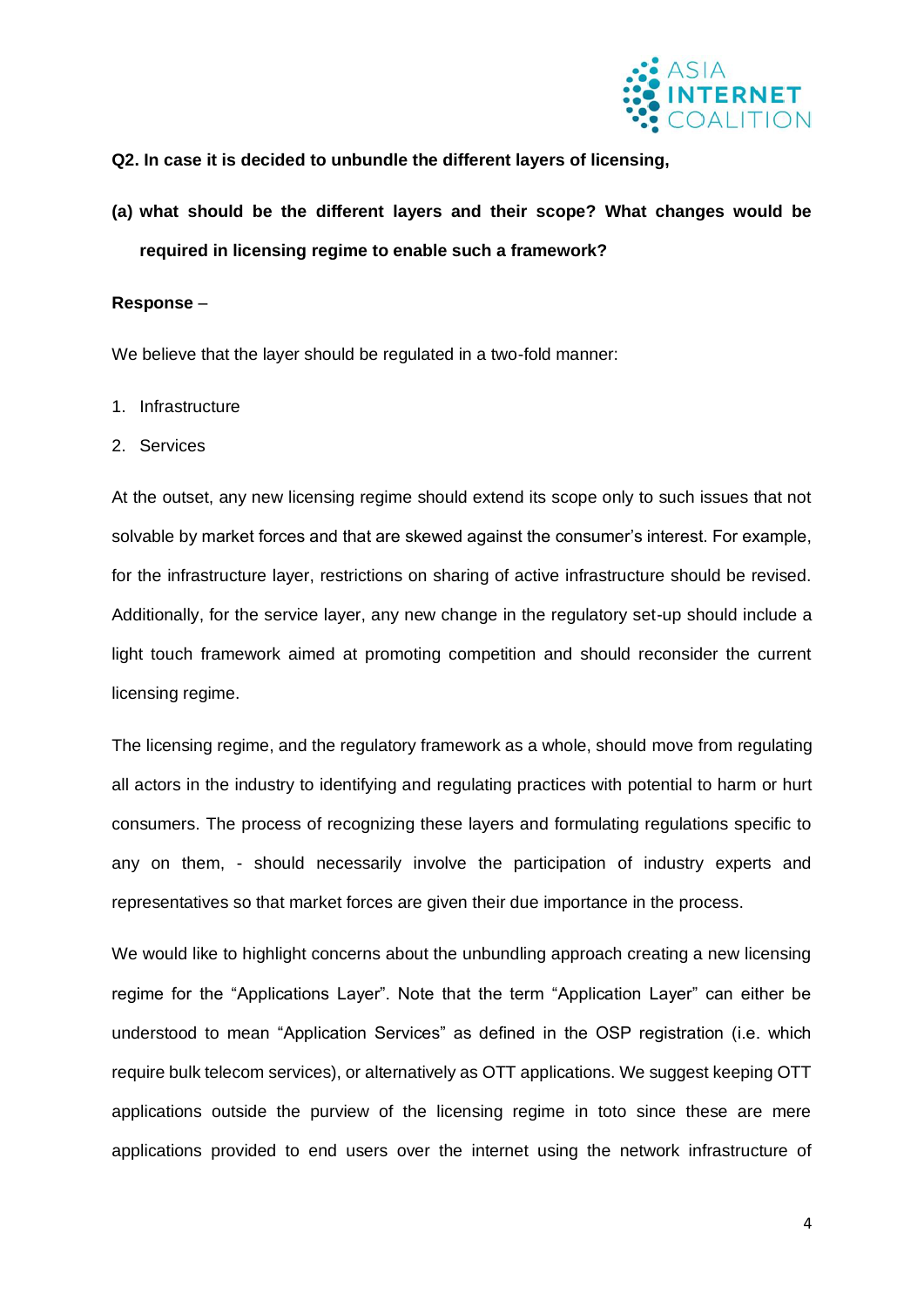

licensed Telecom Service Providers (TSP). Such OTT applications are already regulated under the Information Technology Act, and soon, the Personal Data Protection legislation currently under consideration by the Parliament. On the other hand, "application services" under OSP registration, should be dealt with as per the outcome of the recent OSP consultation. These comprise of different verticals using bulk telecom resources such as call centres etc. It is suggested that in the light of promotion of the defined objectives of this exercise, license exempt regulation may be enabled for all players in the Applications Layer.

# **(b) Should there be a new regime of licensing on which the existing licensees should migrate within a specified time frame or there should be a parallel incentivized licensing regime for unbundled layers of license?**

## **Response** –

The current licensing regime is ill-suited to the demands of modern and evolving electronic networks and belongs to a time when players who deployed the Public Switched Telecommunications Network (*PSTN*) were the sole providers of electronic communications networks and services. Today, PSTN players' role in provision of end-user services is much reduced.

The telecom sector today is conducive to competition in every layer, permitting competition between players, technologies, services, business models, etc., and requires a regulatory regime that ensures that consumers and the economy at large can benefit from the massive potential of telecommunications networks, services, and applications, without unnecessary constrains. While the NDCP has been drafted with this very objective in mind, we find that concrete steps are yet to be outlined. We recommend an approach that would identify and regulate only specific aspects of the telecom and digital communications sector, those which if left unregulated would hurt national interest or public resources, or compromise consumer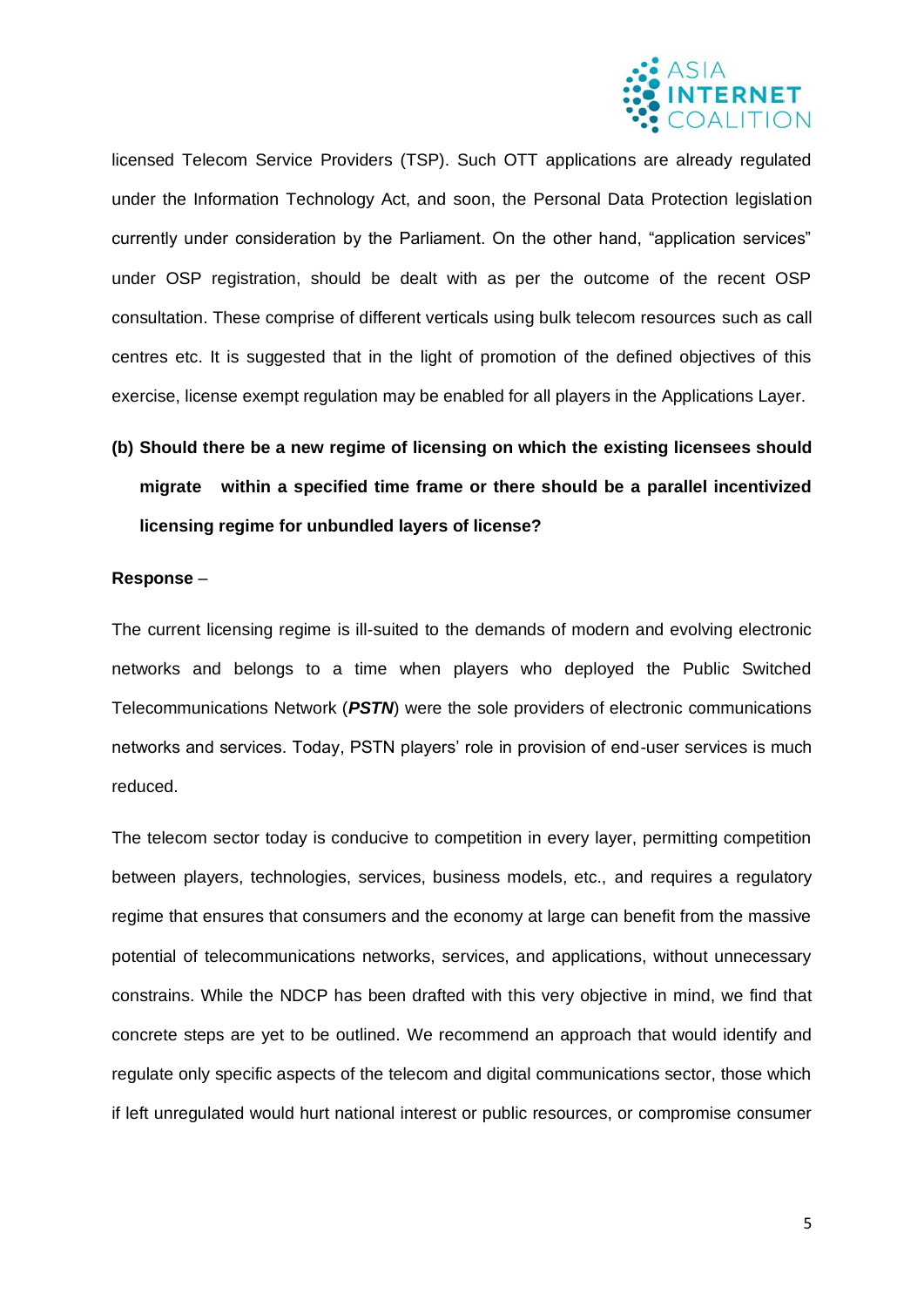

safety. This approach would mean that the regulatory regime moves from regulating the actors to regulating specific practices.

Any new rules should address the following concerns:

- 1. Prevent unauthorised use of networks by rogue elements;
- 2. Ensure effective interconnection between public networks,
- 3. Devise transparent allocation and pricing of spectrum and other scarce resources;
- 4. Set safe limits for radiation emitted by wireless equipment;
- 5. Ensure safe and aesthetic deployment of physical infrastructure like towers, fibre, in public spaces;
- 6. Protect consumers from abuse e.g. fraud, breaches in safety, security, and privacy by market players, etc.

**Q3. In case you are of the opinion that there is no need of unbundling of different layers of the license, what changes should be made in the existing licensing regime to (i) promote sharing to increase utilization of the existing resources, and (ii) catalyse investments and innovation in Digital Communications sector?**

## **Response** –

The focus of the regulatory interventions should be on unshackling telecom service providers from burdensome levies to improve their profitability. The licensing regime needs to be reconsidered as whole, in the absence of which unbundling can only be recommended as a light touch approach for application services. In case the existing regime continues, legacy restrictions need to be cut down, including disproportionate fees, out of date Quality of Service restrictions, localisation requirements, reconsideration of restrictions on remote access, to name a few would need to be reconsidered.